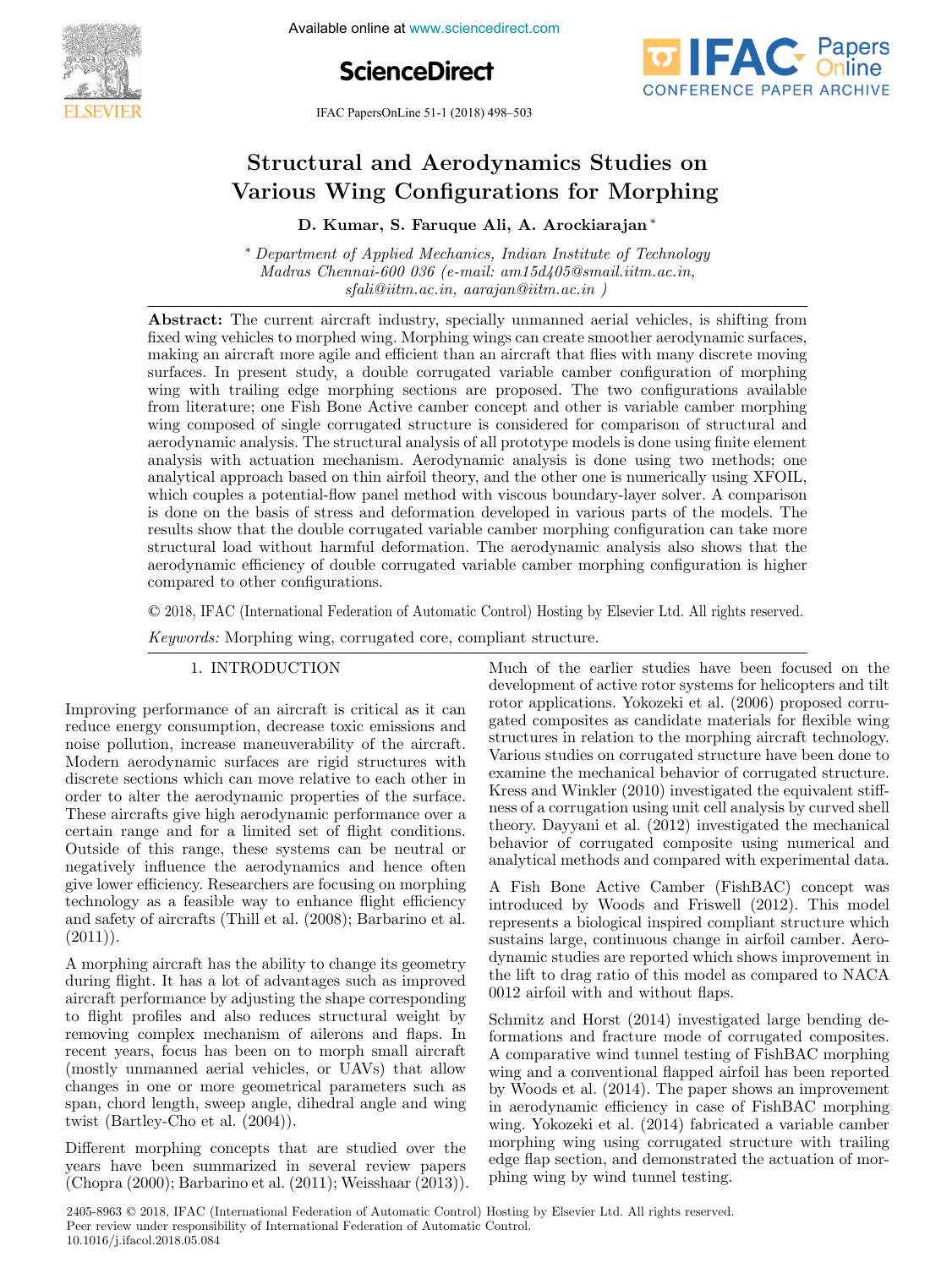Woods et al. (2015) incorporated a coupled fluid structure interaction to calculate the deformed equilibrium configuration, aerodynamic coefficients and actuation parameters for FishBAC morphing wing. They presented that FSI analysis is capable of understanding and predicting the behavior of FishBAC morphing airfoil concept.

A variable camber morphing wing developed by Takahashi et al. (2016) which is mainly composed of corrugated structures. A morphing wing with both leading edge and trailing edge morphing has been reported. The prototype model is developed by considering finite element analysis with actuation mechanisms and with aerodynamic analysis. Wang et al. (2017) has developed analytical expression of the coupling vertical deflection under extension load for corrugated panels and verified the same with the FEM.

Corrugate structure composed of a wavy plate (see Fig. 1) was proposed by Yokozeki et al. (2006) as a candidate structure for morphing wings. When corrugated structures are applied to wing structure in such a manner such that corrugation is arranged in span direction it can withstand large load such as lift fore in span direction. While in the chord direction flexible deformation is possible because of the large anisotropic stiffness property.

In this article, a double corrugated variable camber morphing (DCVC) model is proposed for wing morphing. Using double corrugation in the model will increase the load bearing capacity of the model in span direction and also will provide the smooth bidirectional actuation of the morphing wing. The Structural and aerodynamic analysis is done for all three configurations and the comparison is done to find out the most feasible configuration.



Fig. 1. An example of corrugated sheet considered in this study.

# 2. DOUBLE CORRUGATED VARIABLE CAMBER MORPHING WING CONCEPT

Double corrugated variable camber (DCVC) morphing wing model provides an alternative design for generating large, bidirectional changes in airfoil camber. NACA 0012 airfoil is used as the baseline for the wing model. The rigid D-spar constitutes the fixed section which is  $35\%$   $(x_*)$  of the chord length and trailing edge morphing section is 85%  $(x_e)$  of the chord length. The structure consists of a thin chord-wise bending beam spine which coincides with the chord line of airfoil due to the symmetry.

The core of morphing section is made of double corrugated structure whose envelope coincides with the shape of airfoil (NACA 0012) and connected to a pre-tensioned Elastomeric Matrix Composite (EMC) skin surface as



Fig. 2. Morphing wing composed of double corrugated structure with trailing edge morphing section and bending spine (This is referred to as DCVC in the text).

shown in Fig. 2. For smooth and continuous bending deflection a high stiffness, antagonistic pair of tendons are mounted. Equal and opposite displacements given to the tendons will generate a bending moment on the rigid trailing edge strip, which then induces bending of the trailing edge morphing structure to create large changes in airfoil camber.

# 3. STRUCTURAL ANALYSIS

Stress and deformation of the present morphing wing configuration is numerically calculated using the commercial FE software Abaqus. As the present wing configurations are uniform in the span direction, a two-dimensional numerical model is constructed. The material is assumed to behave as linear elastic. Both upper and lower skins are made up of elastomeric matrix composite. The corrugated core and bending spines are made of acrylonitrile butadiene styrene (ABS) plastic. The geometric parameters of the models are presented in table 1.



Fig. 3. Representation of tendon and trailing edge bending.

For static analysis, the structures are discretize using 2 noded cubic beam elements in a plane (B23) for DCVC model. All degrees of freedoms for the leading-edge end of the morphing section were fixed. Concentrated moments were then applied to the relevant location (Fig. 3) on the trailing-edge end as required.

Table 1: Airfoil geometry parameters

| Parameter                             | Value                         |
|---------------------------------------|-------------------------------|
| Baseline airfoil                      | $\overline{\text{NACA-0012}}$ |
| Chord(c)                              | $300 \text{ mm}$              |
| Start of morph $(X_S)$                | $105 \text{ mm}$              |
| End of morph $(X_E)$                  | $255 \text{ mm}$              |
| Corrugated sheet thickness $(t_{cs})$ | $0.8 \text{ mm}$              |
| Skin thickness $(t_{sk})$             | $1.5 \text{ mm}$              |
| Tendon offset $(y_{ten})$             | 4 mm                          |
| Tendon diameter $(d_{ten})$           | $0.7 \text{ mm}$              |
| Corrugated sheet modulus $(E_{cs})$   | 2.14 GPa                      |
| Spine modulus $(E_{bs})$              | 2.14 GPa                      |
| Tendon modulus $(E_{ten})$            | $131$ GPa                     |
| Skin modulus $(E_{sk})$               | 4.56 MPa                      |
|                                       |                               |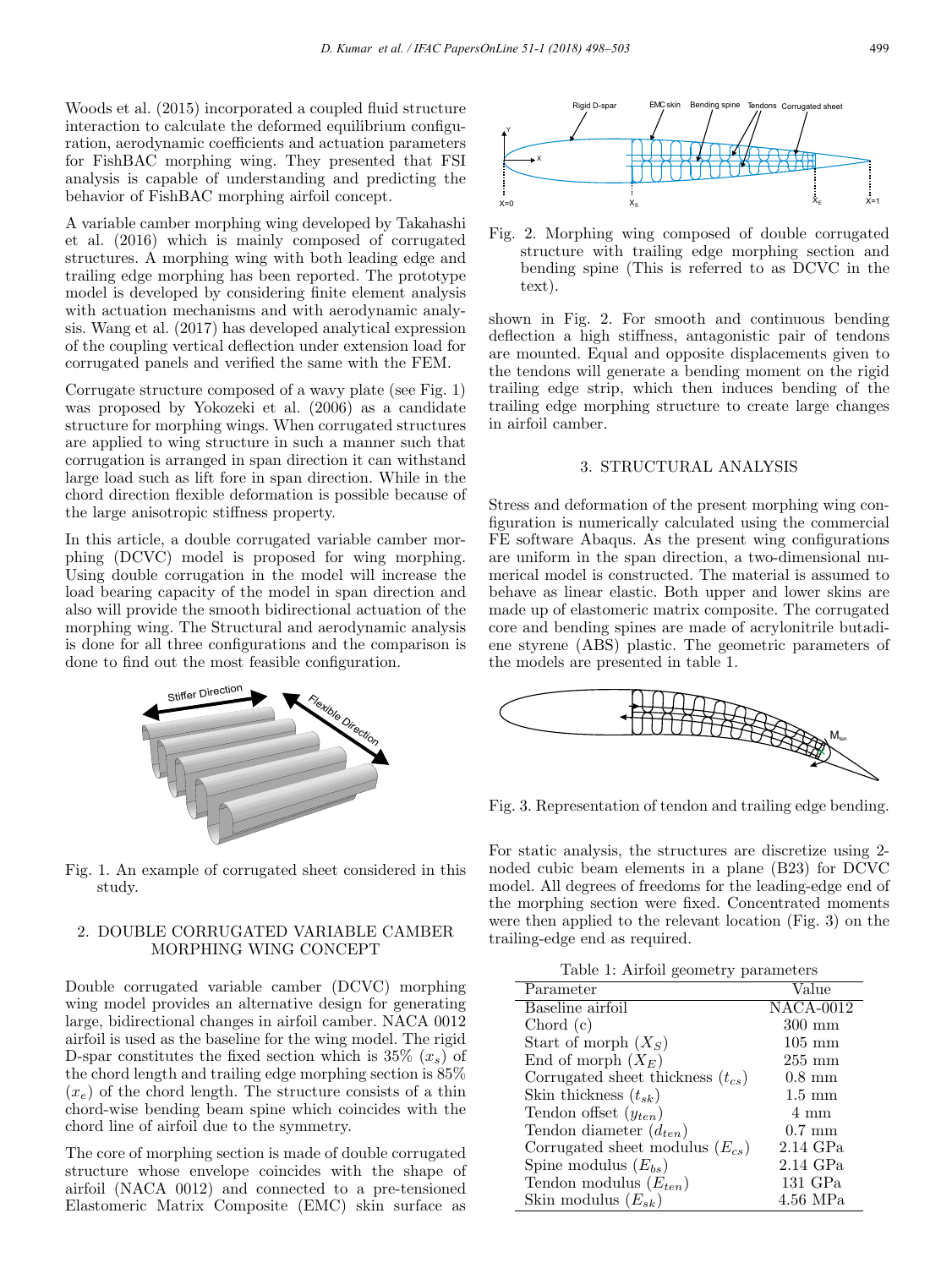#### *3.1 Convergence study*

Computational cost and time play important role in choosing the type of element for numerical analysis. A convergence study has been done for the 2D numerical static analysis. The structures are modeled using 2-noded cubic beam elements in a plane (B23). Convergence criteria is given by (1) in which is the  $\delta$  is the tolerance value for the convergence which is selected as  $1e-4$  and  $u_i$  is the nodal displacement. Fig. 4 shows the convergence study for the DCVC model, results were plotted from element size 3 mm to 0.25 mm descending order to achieve the convergence. From the simulation, it is obtained that the required size of element size for the convergence is 1 mm which takes more computational time. However, the calculated tip defection tolerance value is less than selected value  $(1e - 4)$ .

$$
\delta = \frac{u_{i+1} - u_i}{u_i} \tag{1}
$$



Fig. 4. Convergence study for DCVC model. Tip displacement plotted against element size.

## *3.2 Numerical Results*

The stresses developed in corrugated structure and skin for FishBAC model by Woods and Friswell (2012), single corrugation variable camber model by Yokozeki et al. (2014) (MODEL-1) and double corrugated variable camber (DCVC) model are obtained by FE analysis are compared in Fig. 5. It can be seen in Fig. 5a and 5b that double corrugated variable camber (DCVC) model can withstand large stresses in the skin and corrugated structure as compared to other two models before reaching allowable stress (see table 2) limit of the corresponding materials.

Table 2: Allowable stress values for different materials in the structure

| Component material           | Allowable stress |
|------------------------------|------------------|
| Elastomeric matrix composite | $0.29$ MPa       |
| Stringer                     | 40 MPa           |

Among all three configurations, double corrugated variable camber (DCVC) model can withstand more stress in morphing skin compared to other models as shown in Fig. 5a and have approximately equal tip displacement as FishBAC model. So from the structural point of view DVCV model is a good choice for morphing wing.



Fig. 5. Mechanical study under external moment load for various configuration. (a) Stress developed in the skin (b) Stress developed in the corrugated sheet (c)Tip displacement.

# 4. AERODYNAMIC ANALYSIS

#### *4.1 Analytical method based on thin airfoil theory*

In this section, a simple aerodynamic model is used for the calculation of lift coefficient based on thin airfoil theory. For incompressible, inviscid flow, an airfoil section can be modeled by a distribution of vortices along the mean camber line (See Fig. 7). This is a standard potential flow modeling technique which can give quick and reasonable estimates of lift coefficient and moment coefficient. However, as it models inviscid flow, the drag coefficient cannot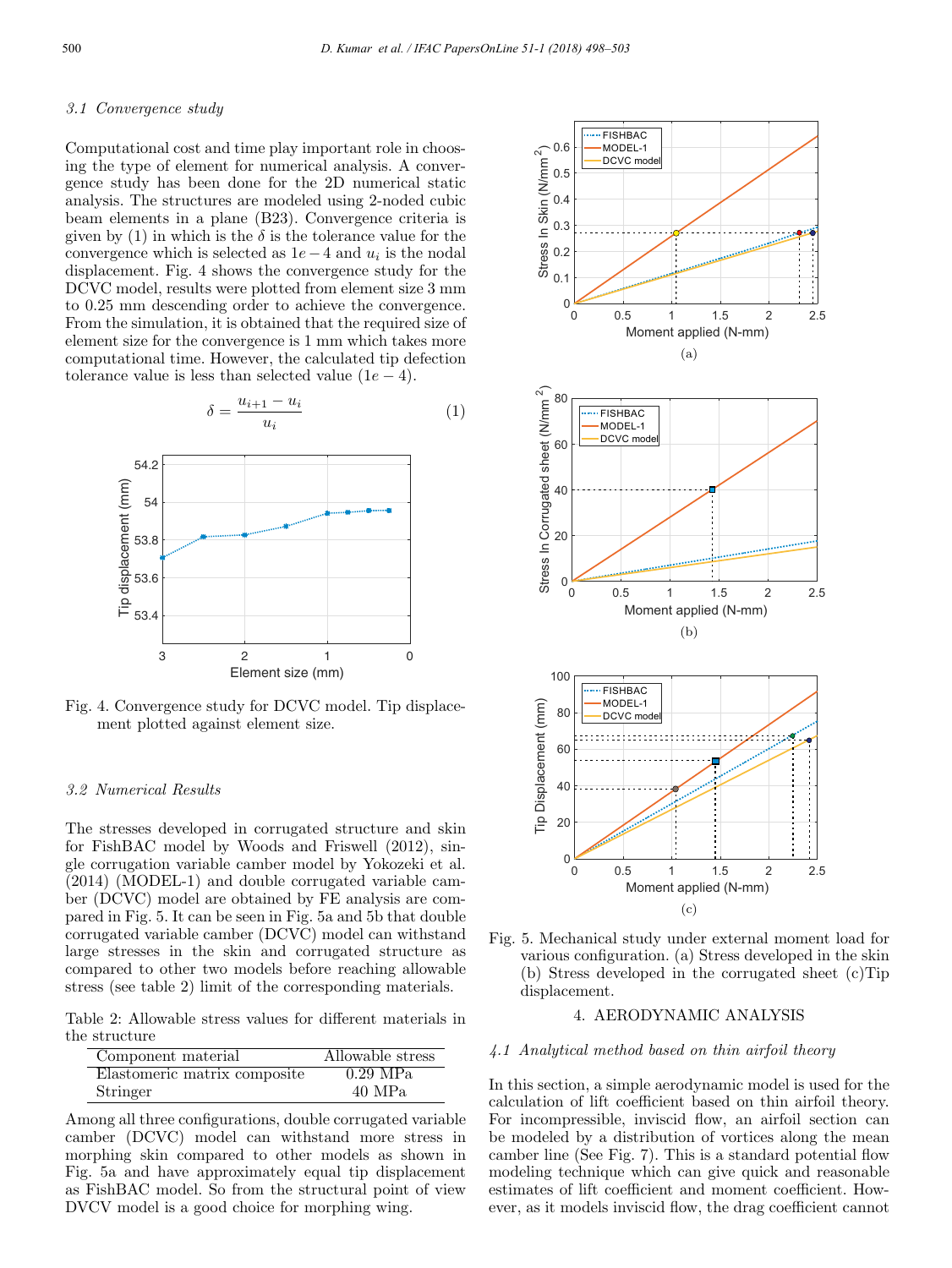

Fig. 6. Deformed structural shapes of all configurations with tendon moment  $(M = 1 \text{ N-m}).$ 

be estimated and also it is not applicable for higher angle of attack.



Fig. 7. Placement of the Vortex sheet on camber line.

*Governing equations:* The fundamental equation of thin airfoil theory is given by Eq 2, it is a statement that the camber line is a streamline of the flow.

$$
\frac{1}{2\pi} \int \frac{\gamma(\theta) \sin \theta d\theta}{\cos \theta - \cos \theta_0} = V_{\infty} \left( \alpha - \frac{dz}{dx} \right)
$$
 (2)

The vortex distribution along the mean line forms a continuous vorticity sheet. So rather than considering the strength of point vortices, we consider the strength of the distribution per unit length,  $\gamma(s)$ . The distribution function is assumed to take the following form.

$$
\gamma(\theta) = 2V_{\infty} \left( A_0 \frac{1 + \cos \theta}{dx} + \sum_{n=1}^{\infty} A_n \sin n\theta \right) \tag{3}
$$

This function is Glauert's approximation and is based on Joukowski transformation results  $(A_0 \text{ term})$  which mainly covers the effect of angle of attack, plus a Fourier series variation  $(A_1$  terms) to account for camber. It automatically obeys the Kutta condition with zero vorticity at the trailing edge. It is based on a mapped angular position  $(\theta)$ rather than an exact surface location (s) to allow for ease of integration. The vorticity distribution is thus given as a function of the angular variable  $(\theta)$  which is related to chord wise position x as follows,

$$
x = \frac{c}{2} \left( 1 + \cos \theta \right) \tag{4}
$$

where (c) is the chord length. Note that chord-wise position (x) is used instead of distance along the mean line (s) for simplicity and is valid in cases where the camber height is not too large.

Substituting Eq 3 in Eq 2 and after simplification we get,

$$
\frac{dz}{dx} = (\alpha - A_0) + \sum_{n=1}^{\infty} A_n \cos n\theta_0
$$
 (5)

The solution for coefficients can now be obtained from Eq 5, given by

$$
A_0 = \alpha - \frac{1}{\pi} \int_0^{\pi} \frac{dz}{dx} d\theta_0 A_n = \frac{2}{\pi} \int_0^{\pi} \frac{dz}{dx} \cos n\theta_0 d\theta_0 \qquad (6)
$$

Once the vorticity coefficients are found, the lift of a small element of the vortex line can be predicted from the Kutta-Joukowski law. The complete lift force is then found by summing all elements of lift from leading to trailing edge.

$$
L = \rho V_{\infty} \sum d\Gamma = \rho V_{\infty} \int_{0}^{\pi} \gamma(\theta) \sin \theta d\theta \qquad (7)
$$

In turn, Eq 7 leads to the lift coefficient in the form

$$
C_l = \frac{L}{\frac{1}{2}\rho V_{\infty}^2 c(1)} = \pi (2A_0 + A_1)
$$
 (8)

After substituting the value of coefficients the equation becomes

$$
C_l = 2\pi \left[ \alpha + \frac{1}{\pi} \int\limits_0^\pi \frac{dz}{dx} \left( \cos \theta_0 - 1 \right) d\theta_0 \right]
$$
 (9)

or

$$
C_l = 2\pi \left[ \alpha - \alpha_{L=0} \right] \tag{10}
$$

The integral term in Eq 9 is the negative of the zero-lift angle  $\alpha_{L=0}$ ; that is

$$
\alpha_{L=0} = -\frac{1}{\pi} \int\limits_0^\pi \frac{dz}{dx} \left(\cos \theta_0 - 1\right) d\theta_0 \tag{11}
$$

*4.2 Comparison of Xfoil result with thin airfoil theory result*

The variation of lift coefficient with angle of attack is compared in Fig. 8 of Xfoil result with analytical result for DVCV model. The results from thin airfoil theory for DCVC model (for tendon moment M=1 N-m) agrees well with Xfoil data (Inviscid and incompressible flow). Since thin airfoil theory is applicable for small angle of attack, so the variation in the plot start increasing with increase in angle of attack

# *4.3 Numerical method*

The aerodynamic coefficients are calculated numerically using XFOIL panel method code (Drela (1989)). The code is based on potential theory with addition of viscous boundary layer solver to predict the drag and flow separation. XFOIL require the inputs as aerodynamic parameters (Angle of attack  $\alpha$ , Reynolds number  $R_e$  and Mach number  $M_a$ ) and the non-dimensionalized airfoil skin coordinates. The deformed shapes of the morphing wing configurations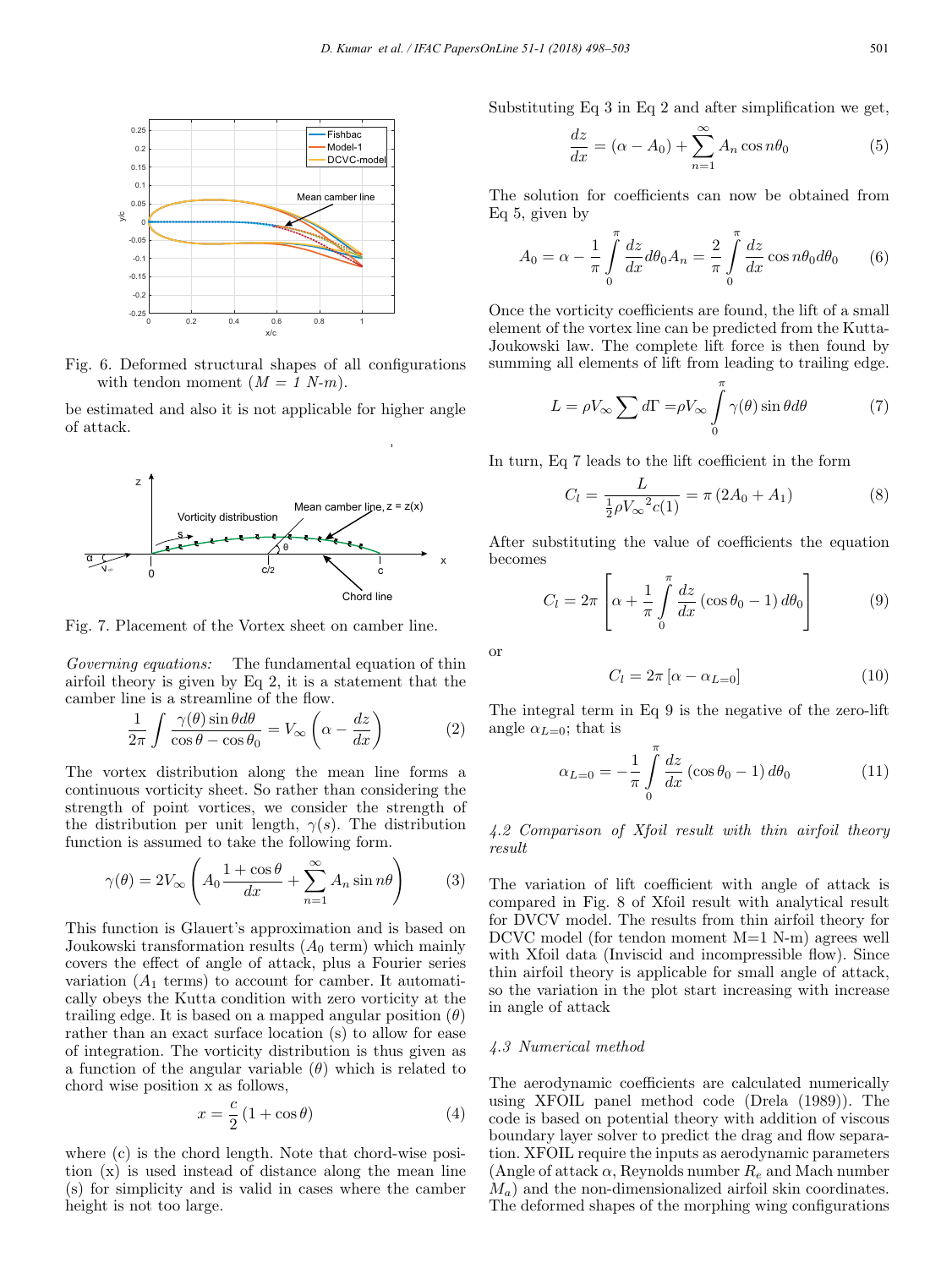

Fig. 8. Comparison of analytical lift coefficient with that of Xfoil results. The analysis is carried out assuming thin airfoil theory.

obtained by FEA without aerodynamic forces are input to the XFOIL.

The deformed shapes of all configurations obtained from FE Analysis are compared in Fig. 6 for the applied tendon moment M=1 N-m. As it can be seen that all wing surfaces are smoothly curved and also model-1 is going much larger deformation which will produce larger drag force.

# *4.4 Numerical results*

The lift and drag coefficients response obtained from XFOIL is shown in Fig. 9 for tendon moment  $M=1$  N-m. It can be seen in Fig. 9a that lift produced by FishBAC and DCVC model are almost same. Model-1 is producing more lift but there is more drag produced (see Fig. 9b) by Model-1 as compared to other two models. Also from structural point of view Model-1 is not feasible. There is a bubble in the lift generated near angle of attack  $\alpha = 0$ . The immediate cause of this is not known, but it was found to be fairly repeatable. This sharp non-linearity in the performance warrants further investigation.

The effect of lift and drag can be combined by plotting lift-to-drag ratio (Aerodynamic efficiency) vs the angle of attack, as shown in Fig. 9c. For all configurations there is a distinct peak in the plot across the angle of attack range. Note that DCVC model is having highest peak than the other configuration. Because of larger deformation (see Fig. 6), which produced more drag force in model-1, the peak is smaller.

The effect of tendon moment on lift and drag at an angle of attack,  $\alpha = 4^{\circ}$  is shown in Fig. 10 for all configurations. Fig. 10a shows the diminishing returns in lift is achieved with increase in tendon moment. Here also lift produced by FishBAC and DCVC model are in near equivalence. But drag produced is lesser in DCVC model as compared to FishBAC and MODEL-1.

The relative aerodynamic performance of the configurations can be seen by overlaying the efficiency envelopes and comparing the performance of each configuration. This is done in Fig. 10c, here DCVC model is having higher lift to drag ratio for across applied tendon moment range, hence DCVC model has superior aerodynamic performance compared to other configurations.



Fig. 9. Variation of aerodynamic coefficients with angle of attack (With tendon moment  $M = 1$  N-m) : (a) Lift coefficient (b) Drag coefficient and (c) Lift-to-Drag ratio.

#### 5. CONCLUSION

In this study, Double corrugate variable camber (DCVC) morphing wing configuration using corrugated structure was proposed and a comparative study of three models FishBAC model, Model-1and DCVC model on the basis of structural and aerodynamic analysis is presented. Structural analysis is done using FEM and based on this it is found that DCVC model is structurally more feasible. For aerodynamic analysis thin airfoil theory and XFOIL viscous panel-method code is used. The various results of